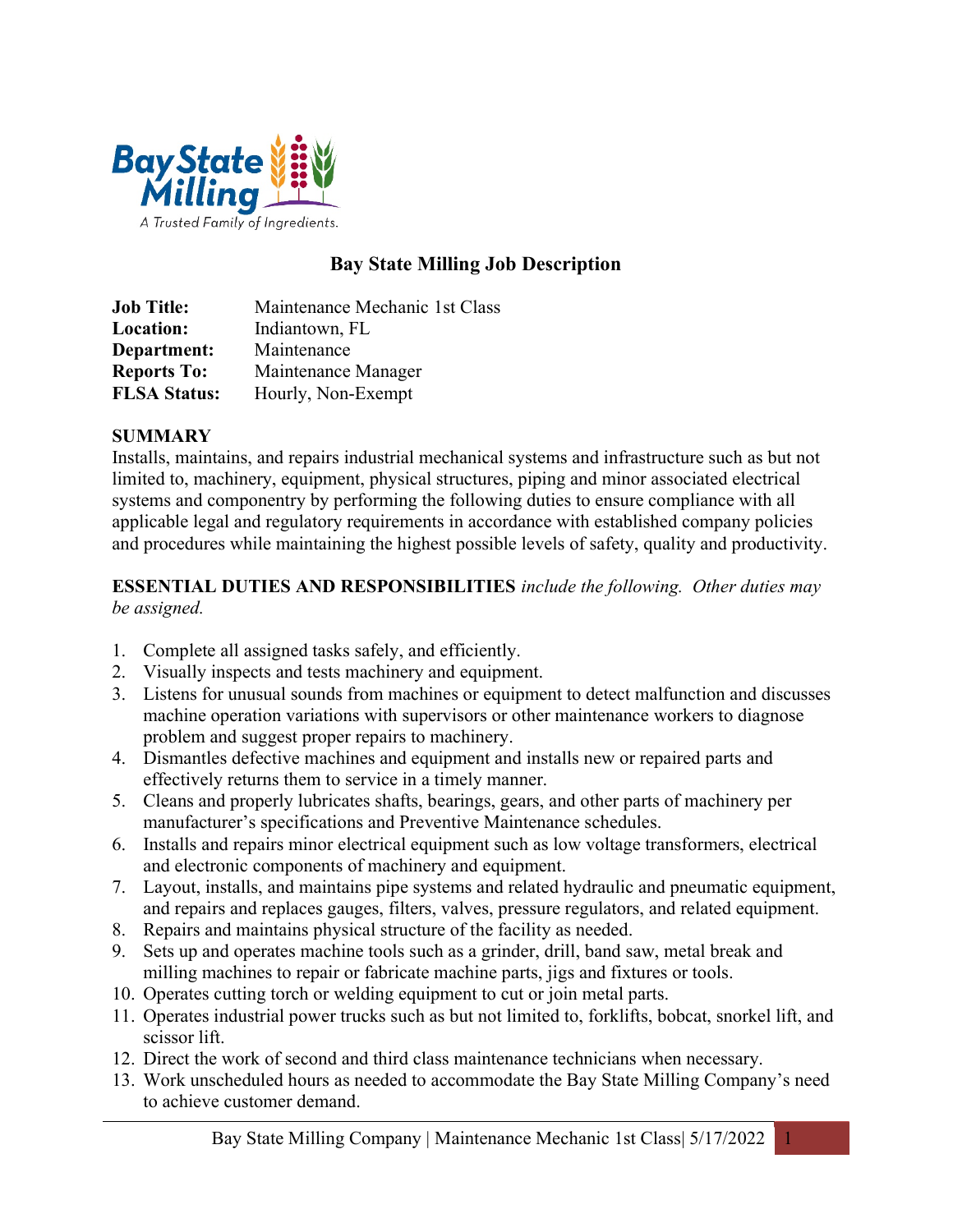#### NATURE AND SCOPE

Works directly with all the Indiantown Departments, outside contractors and Plant Management to plan, execute and achieve its goals.

#### DIMENSIONS

Primarily, taken care of on one shift; however, extra hours are put in as the need arises after hours and on weekends. Call back work is required as well as consultation by phone to plant operators and Plant Management 24/7.

### QUALIFICATIONS

To perform this job successfully, an individual must be able to perform each essential duty satisfactorily. The requirements listed below are representative of the knowledge, skill, and/or ability required. Reasonable accommodations may be made to enable individuals with disabilities to perform the essential functions.

Must have basic computer skills and the ability to communicate with contractors and Plant Management effectively. Must be familiar with all department operations at Bay State Milling Indiantown. Must be familiar with and be able to locate all equipment and explain its function. Must have a working knowledge of the following mechanical systems and the ability to read and interpret schematics and diagrams:

- 1. Rotating machinery (fans, blowers, compressors, mills, screw conveyors, sifters, pumps, bucket elevators, drag conveyors, etc.)
- 2. Hydraulics
- 3. Pneumatics
- 4. HVAC
- 5. Equipment leveling and alignment
- 6. Rigging and lifting
- 7. Scales and weighing systems

Must be able to demonstrate proficient use of mechanical tools such as, but not limited to, impact tools, torque wrench, micrometer, caliper, tape measure, port-a-power, drill press, lathe, milling machine, press, metal break, and welding, soldering, cutting tools.

### EDUCATION AND EXPERIENCE

High school diploma or general education degree (GED) required; must have a certificate from college or technical school or minimum of five years related experience and/or training; or equivalent combination of education and experience.

### LANGUAGE SKILLS

Ability to read and interpret documents such as safety rules, operating and maintenance instructions, and procedure manuals. Have the ability to write routine reports and correspondence. Have the ability to speak effectively before groups of customers or employees of the organization.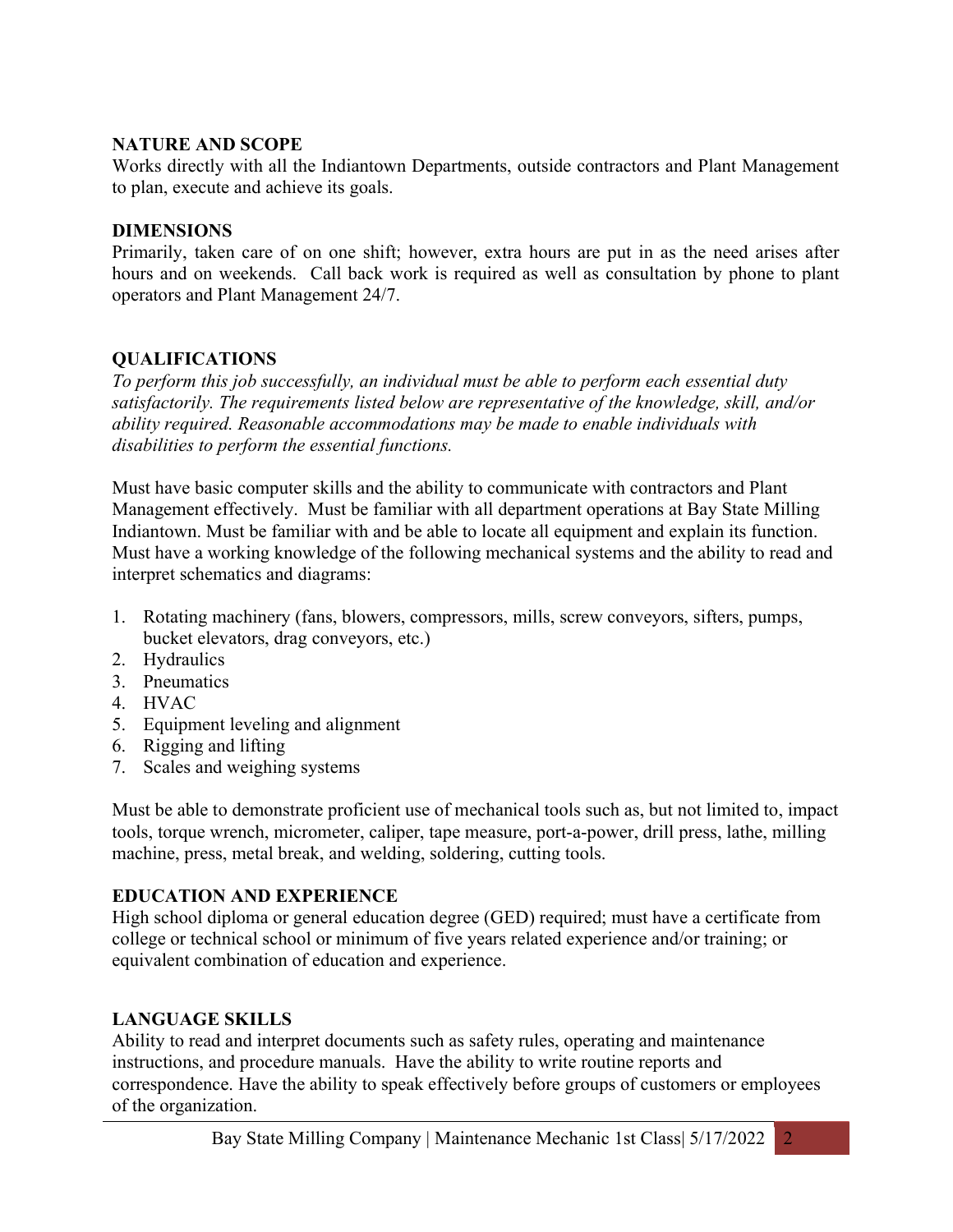# MATHEMATICAL SKILLS

Ability to calculate figures and amounts such as discounts, interest, proportions, percentages, area, circumference, and volume. Ability to apply concepts of basic algebra and geometry.

# REASONING ABILITY

Have the ability to solve practical problems and deal with a variety of concrete variables in situations where only limited standardization exists. Have the ability to interpret a variety of instructions furnished in written, oral, diagram, or schedule form.

# CERTIFICATES, LICENSES, REGISTRATIONS

On-going training to enhance performance in position is required (e.g.: supervisory and management training, electrical installation/trouble shooting, PLC's, etc.). Current state Driver's License.

# **SAFETY**

Take precaution to prevent risk of injury to self, others, or Company property. Follow all LOTO and Arc Flash procedures provided in training. Attend yearly training on all safety guidelines throughout facility.

# **TEAMWORK**

Ensures that appropriate individuals are informed about matters impacting their areas of responsibility; works well with others; shares knowledge and experience with others; demonstrates respect and consideration for others' opinions; contributes to the overall task of the team. Demonstrates integrity; works effectively in teams; facilitates inter-departmental cooperation; cooperates with supervision and peers to accomplish work assignments; helps create and maintain effective working relationships. Be a team player.

### DEPENDABILITY

Follows through on tasks; requires minimum supervision and follows instructions and procedures. Arrives at work on time; follows Company policies on vacations, leaves, etc. Observes Company rules; completes tasks within deadlines.

### PHYSICAL DEMANDS

The physical demands described here are representative of those that must be met by an employee to successfully perform the essential functions of this job. Reasonable accommodations may be made to enable individuals with disabilities to perform the essential functions.

While performing the duties of this job, the employee is regularly required to stand and walk. The employee frequently is required to use hands to finger, handle, or feel; lift and sit; reach with hands and arms; climb or balance; stoop, kneel, crouch, or crawl; and talk or hear. Specific vision abilities required by this job include close vision, color vision, peripheral vision, depth perception, and ability to adjust focus.

# WORK ENVIRONMENT